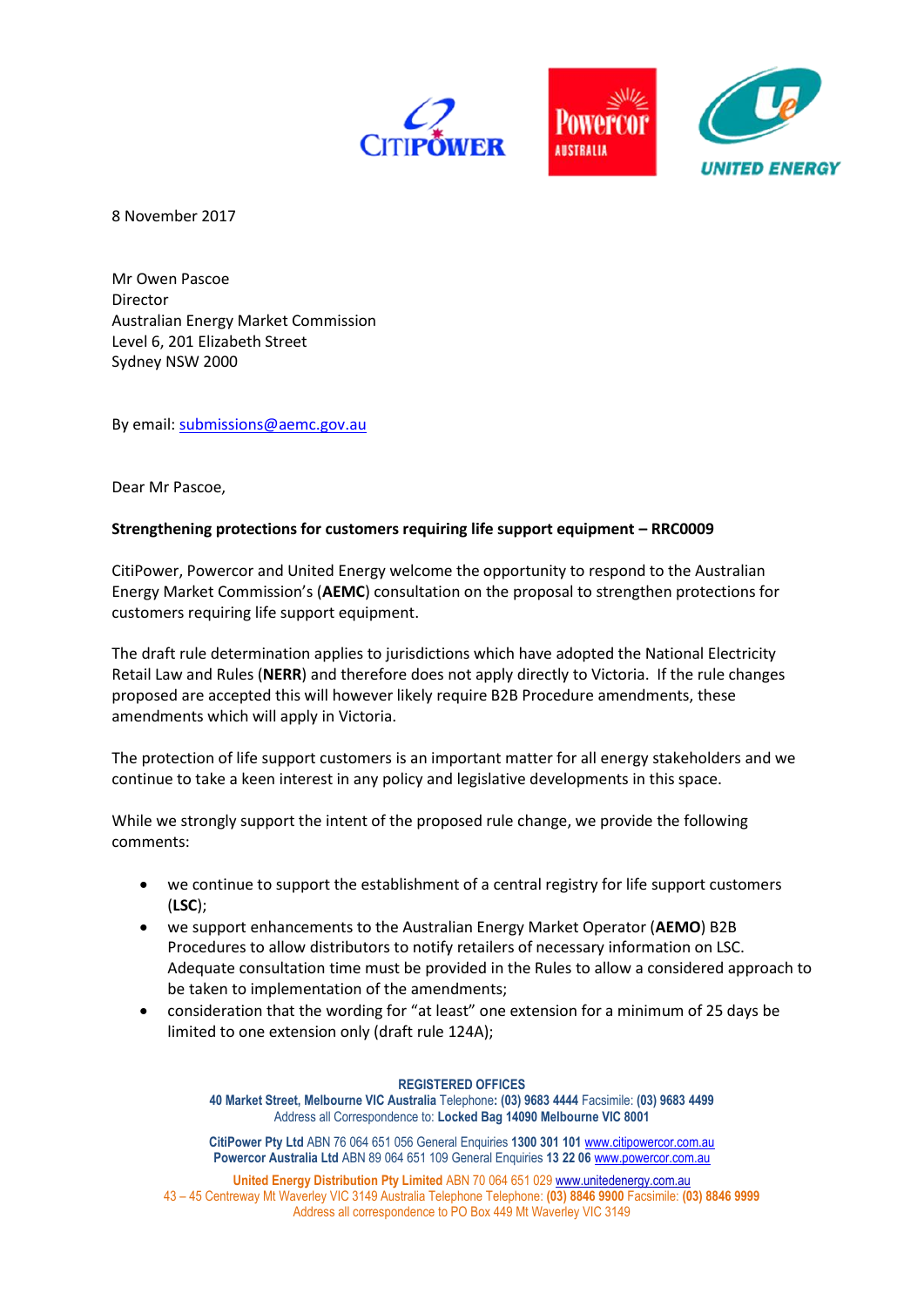

- the retailer or distributor upon de-registration or notice of vacated premises, must *promptly* notify the other provider, rather than within 5 business days (draft rule 125(7), (8), (9) and (10);
- we recommend the removal of draft rule 125(11) and (12) as multiple verification requests is inefficient and undermines confidence in the initial registration process;
- clarification is required as to whether non registration process owners can de-register LSC when it has been confirmed that the customer no longer requires life support; and
- there is complexity surrounding "intending to reside" customers with existing market arrangements.

We expand on these points below.

### **Central registry**

There is currently no national life support register. In Victoria retailers are the custodians of, and hold all customer information, including LSC information and customer contact information. Retailers register LSCs when contacted by the customer. Should a customer contact their distributor directly, then the distributor would refer the customer to their retailer for life support registration.

The AEMCs' current draft specifies that the customer can initiate registration with either the retailer or distributor, and that the registration initiating party needs to notify the other party of certain details. This will lead to confusion for customers and the market and continue to result in inaccurate life support register data. We believe this could be remedied by the establishment of a central registry administered by AEMO.

Should no central registry be established, as a secondary option, we support enhancements to the B2B procedures which at a minimum include facilitating a bi-directional exchange of customer information between distributors and retailers. At the current time, market systems are limited to retailers providing customer information to distributors (noting that email and telephone numbers are not mandatory fields); distributors are not in a position to notify customer information to retailers. If systems are not reciprocal the distributor notification process would be via email and the retailer notification process would be via B2B. A reciprocal transactional requirement is more efficient and a matter which extends beyond B2B procedural matters. We therefore recommend that such enhancements be addressed in the Rules.

We are however cognisant of other industry initiatives which are the current focus of B2B working groups including the Power of Choice amendments. Commencement of any changes for bidirectional notifications on life support or any other consequential changes is unlikely to occur before February 2018 which renders a May 2019 implementation date challenging. We would propose that implementation be set for August 2019 which is achievable and allows for the

#### **REGISTERED OFFICES**

**40 Market Street, Melbourne VIC Australia** Telephone**: (03) 9683 4444** Facsimile: **(03) 9683 4499** Address all Correspondence to: **Locked Bag 14090 Melbourne VIC 8001**

**CitiPower Pty Ltd** ABN 76 064 651 056 General Enquiries **1300 301 101** [www.citipowercor.com.au](http://www.citipowercor.com.au/) **Powercor Australia Ltd** ABN 89 064 651 109 General Enquiries **13 22 06** [www.powercor.com.au](http://www.powercor.com.au/)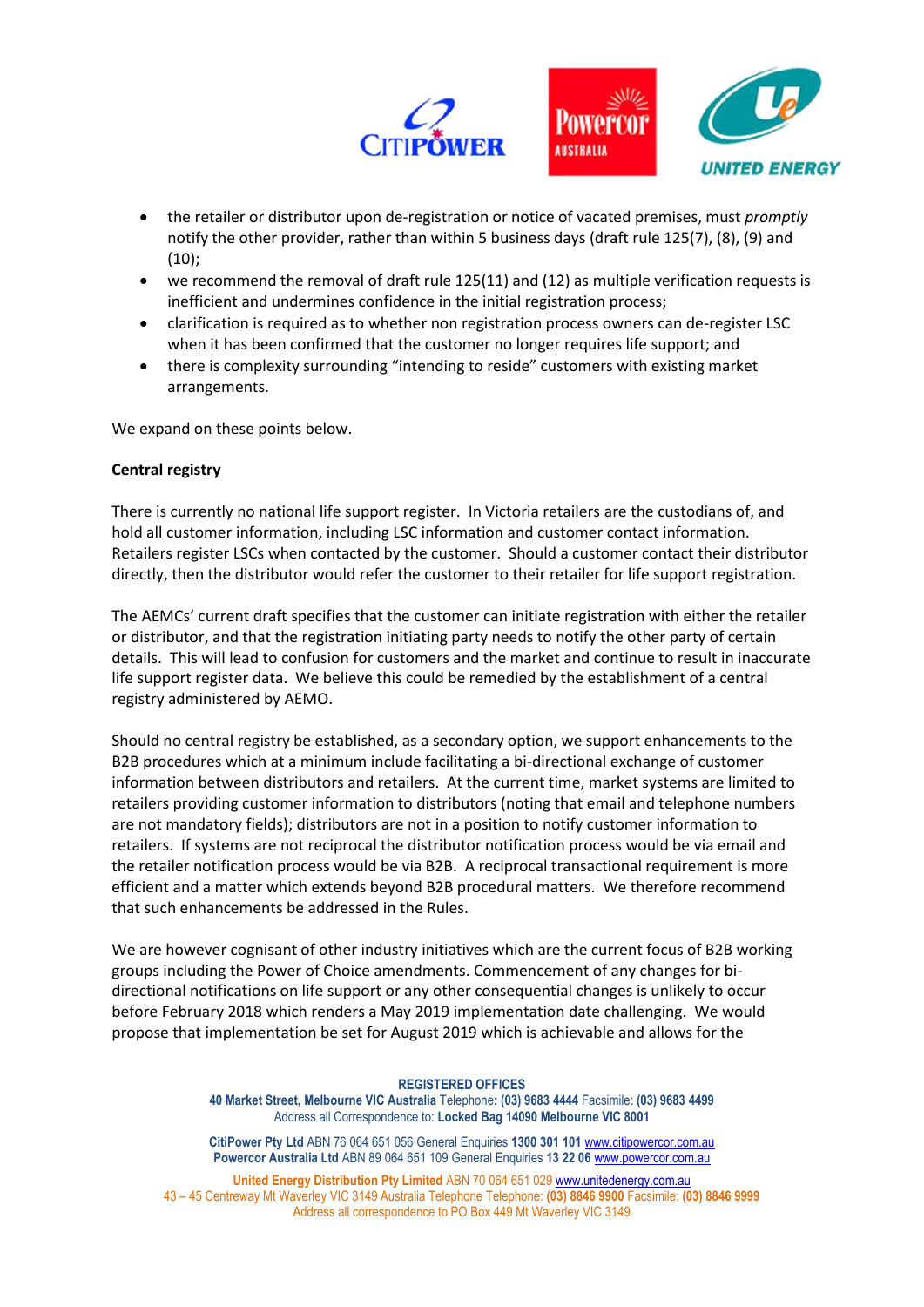

development of changes to the B2B procedures, consultation on the changes and implementation by industry.

# **Extension limits to provide medical confirmation forms**

Draft Rule 124A allows the customer a minimum of 50 business days to provide a medical confirmation form, with at least two notices to remind the customer of the need to complete and return the confirmation form. On request from the customer, the customer can have at least one extension of a minimum of 25 business days to return the form. This amounts to three notifications to the customer and almost 4 months to provide the medical confirmation form. We support the proposed registration process, with a recommendation to amend the requirement to one extension.

# **Prompt timing for notification of deregistration and vacated premises**

Where a customer advises a retailer or distributor that life support equipment is required at premises, the retailer or distributor must *promptly* notify the other. If a customer does not provide a medical confirmation notice, the retailer or distributor may de-register the customer. If the retailer or distributor choose to deregister they need only notify the other of the deregistration notice within *5 business days*. Furthermore when a customer advises a retailer or distributor that they have vacated the premises and no longer require life support equipment, a retailer or distributor is required to inform the other of the advice received within *5 business days*. We propose that draft Rules 125 (7), (8) and (9) and (10) respectively, should be amended to reflect the same timeliness of the initial registration; i.e. *prompt notice* not five business days.

# **Validating customer circumstances**

We recommend that draft Rules 125 (11) and (12) be removed because if the retailer or distributor has taken reasonable steps to ensure a valid request, the other notified party should not need to attempt to contact the customer a second time to verify the advice. This is inefficient and undermines the initial validation process. More significantly, in circumstances where family has lost a loved one or a family member has moved to palliative care or a nursing home, constant requests to verify the same advice may be upsetting.

# **Ability to de-register life support premises**

Draft Rule 125 (13) enables a distributor or retailer at any time to request a customer who has been registered under draft Rule 124, to confirm whether life support equipment is still required at the premises. What the Rule does not make clear is whether a non-registering party, upon verification of being advised by the customer that a premise does not require life support equipment, can deregister that premises. We recommend that the Rule be amended to enable a non-registering

#### **REGISTERED OFFICES**

**40 Market Street, Melbourne VIC Australia** Telephone**: (03) 9683 4444** Facsimile: **(03) 9683 4499** Address all Correspondence to: **Locked Bag 14090 Melbourne VIC 8001**

**CitiPower Pty Ltd** ABN 76 064 651 056 General Enquiries **1300 301 101** [www.citipowercor.com.au](http://www.citipowercor.com.au/) **Powercor Australia Ltd** ABN 89 064 651 109 General Enquiries **13 22 06** [www.powercor.com.au](http://www.powercor.com.au/)